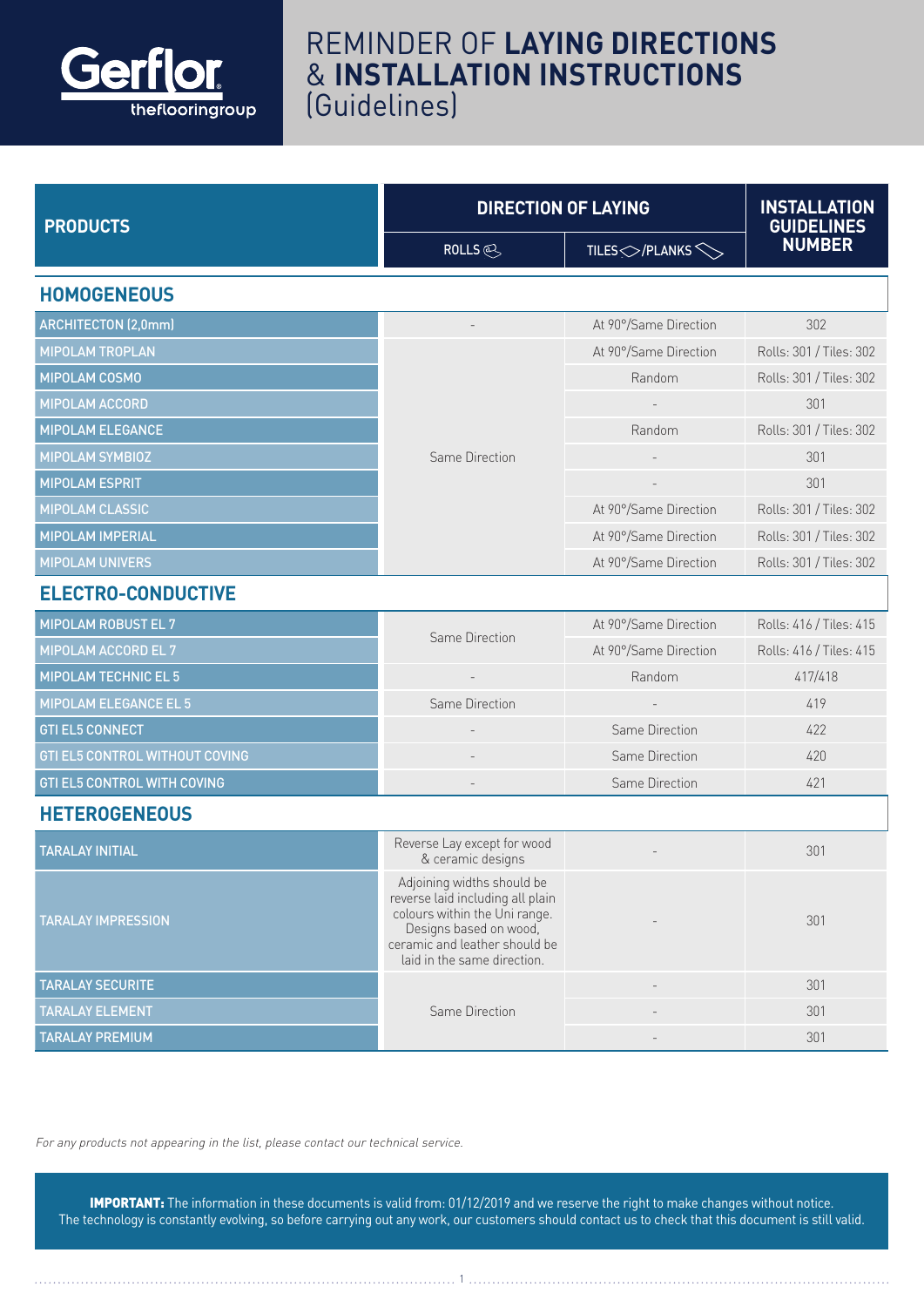

## REMINDER OF **LAYING DIRECTIONS** & **INSTALLATION INSTRUCTIONS** (Guidelines)

| <b>PRODUCTS</b>                                              | <b>DIRECTION OF LAYING</b>                       |                                      | <b>INSTALLATION</b><br><b>GUIDELINES</b> |  |
|--------------------------------------------------------------|--------------------------------------------------|--------------------------------------|------------------------------------------|--|
|                                                              | ROLLS $\otimes$                                  | TILES $\bigcirc$ / PLANKS $\bigcirc$ | <b>NUMBER</b>                            |  |
| <b>DLW LINOLEUM</b>                                          |                                                  |                                      |                                          |  |
| <b>MARMORETTE LPX</b>                                        |                                                  |                                      | 304                                      |  |
| <b>COLORETTE LPX</b>                                         |                                                  |                                      | 304                                      |  |
| <b>LINO ART LPX</b>                                          |                                                  |                                      | 304                                      |  |
| <b>LINO ART URBAN LPX</b>                                    |                                                  |                                      | 304                                      |  |
| <b>UNI WALTON LPX</b>                                        |                                                  |                                      | 304                                      |  |
| MARMORETTE ACOUSTICPLUS LPX                                  | Same Direction                                   |                                      | 304                                      |  |
| <b>COLORETTE ACOUSTICPLUS LPX</b>                            |                                                  |                                      | 304                                      |  |
| <b>LINO ART NATURE ACOUSTIPLUS</b>                           |                                                  |                                      | 304                                      |  |
| <b>ACOUSTIC UNDERLAYER</b>                                   |                                                  |                                      | 304                                      |  |
| <b>LINODUR LPX</b>                                           |                                                  |                                      | 304                                      |  |
| <b>LINODUR LCH LPX</b>                                       |                                                  |                                      | 304                                      |  |
| <b>MARMORETTE LCH LPX</b>                                    |                                                  |                                      | 304                                      |  |
| <b>HOUSING</b>                                               |                                                  |                                      |                                          |  |
| TRADIFLOR / TRADIFLOR PLUS /<br><b>TRADIFLOR PRO</b>         | Reverse Lay except for wood &<br>ceramic designs |                                      | 301                                      |  |
| <b>TRANSIT / TRANSIT PLUS</b>                                | Reverse Lay except for wood &                    |                                      | 301                                      |  |
| TRANSIT CONTROLE / TRANSIT PLUS CONTROLE                     | ceramic designs                                  |                                      | 301                                      |  |
| <b>TRANSIDAL / TRANSIDAL PLUS</b>                            |                                                  | Depend of design                     | 302                                      |  |
| TRANSIT TEX / TRANSIT TEX PLUS / CONTRÔLE                    | Same Direction                                   |                                      | 401                                      |  |
| SOLILIEGE / SOLILIEGE PLUS /<br><b>SOLILIEGE PLUS DESIGN</b> |                                                  | Depend of design                     | 302                                      |  |
| <b>TARADAL CONFORT 33 / 43</b>                               |                                                  | At 90°                               | 302                                      |  |
| <b>TARASTEP</b>                                              | Same Direction                                   |                                      | 305                                      |  |
| <b>SAFETY FLOORING</b>                                       |                                                  |                                      |                                          |  |
| <b>TARASAFE PLUS</b>                                         |                                                  | $\qquad \qquad -$                    | 405                                      |  |
| <b>TARASAFE SUPER</b>                                        | Reverse lay                                      |                                      | 301                                      |  |
| <b>HIGH TRAFFIC TILES</b>                                    |                                                  |                                      |                                          |  |
| <b>GTI MAX</b>                                               |                                                  |                                      | 413                                      |  |
| <b>ATTRACTION®</b>                                           |                                                  | Same Direction                       | 414                                      |  |

For any products not appearing in the list, please contact our technical service.

IMPORTANT: The information in these documents is valid from: 01/12/2019 and we reserve the right to make changes without notice. The technology is constantly evolving, so before carrying out any work, our customers should contact us to check that this document is still valid.